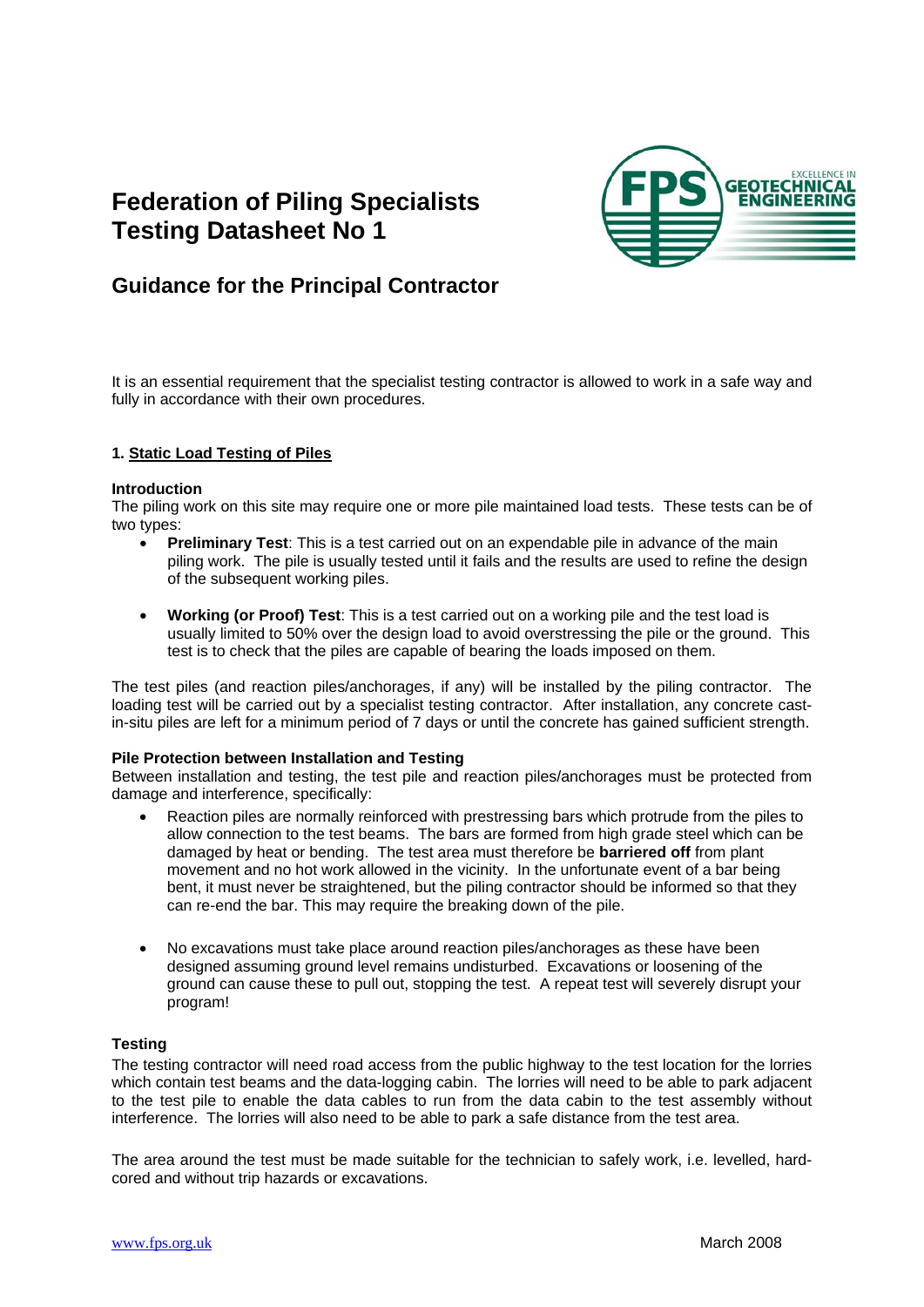An exclusion zone will need to be established around the area of the test, clearly marked and signed. This zone then becomes a **restricted** area.

During the test, no work that could cause vibration should be carried out adjacent to the test as the measurements being made may be affected.

The Principal Contractor can usually mitigate the disruptive effects of complying with the above requirements by careful selection of the location of the pile(s) to be tested.

#### **Overnight Working Attendance**

The Engineer's Specification for the load testing normally requires the load to be maintained and measurements made continuously from the commencement to the completion of the test over a period of about 20 hours. This will invariably mean that monitoring will continue overnight. The testing contractor's risk assessment addresses the issue of lone working, however the Principal Contractor will need to also make the following provision outside of normal working hours;

- General site illumination.
- Access and egress will need to be maintained and security provided where appropriate.
- Although the technician will provide his own food and drink which he can consume in the data cabin, access to toilet and washing facilities must be provided in accordance with the Health and Safety at Work Regulations.
- An emergency contact number should be provided to the technician.

The testing contractor will normally try to commence the test before lunchtime so that the " 6 hour hold" which comes about 12 hours into the test is reached before midnight, thus minimising the work needed overnight.

#### **2. Dynamic and Rapid Load Testing of Piles**

#### **Introduction**

The test pile will be installed by the piling contractor. These tests do not require reaction piles/anchorages. The loading test will be carried out by a specialist testing contractor. After installation, any concrete cast-in-situ piles are left for a minimum period of 7 days or until the concrete has gained sufficient strength.

#### **Pile Protection between Installation and Testing**

Between installation and testing, the test pile must be protected from damage and interference.

#### **Testing**

The testing contractor will need road access from the public highway to the test location for the lorries which contain the testing equipment. The lorries will also need to be able to park a safe distance from the test area. Craneage or piling rigs will also need safe access to the test location.

The area around the test must be made suitable for the technician to safely work, i.e. levelled, hardcored and without trip hazards or excavations.

An exclusion zone will need to be established around the area of the test, clearly marked and signed. This zone then becomes a **restricted** area.

During the test, no work that could cause vibration should be carried out adjacent to the test.

The Principal Contractor can usually mitigate the disruptive effects of complying with the above requirements by careful selection of the location of the pile(s) to be tested.

#### **Overnight Working Attendance**

These tests will not normally be carried out at night.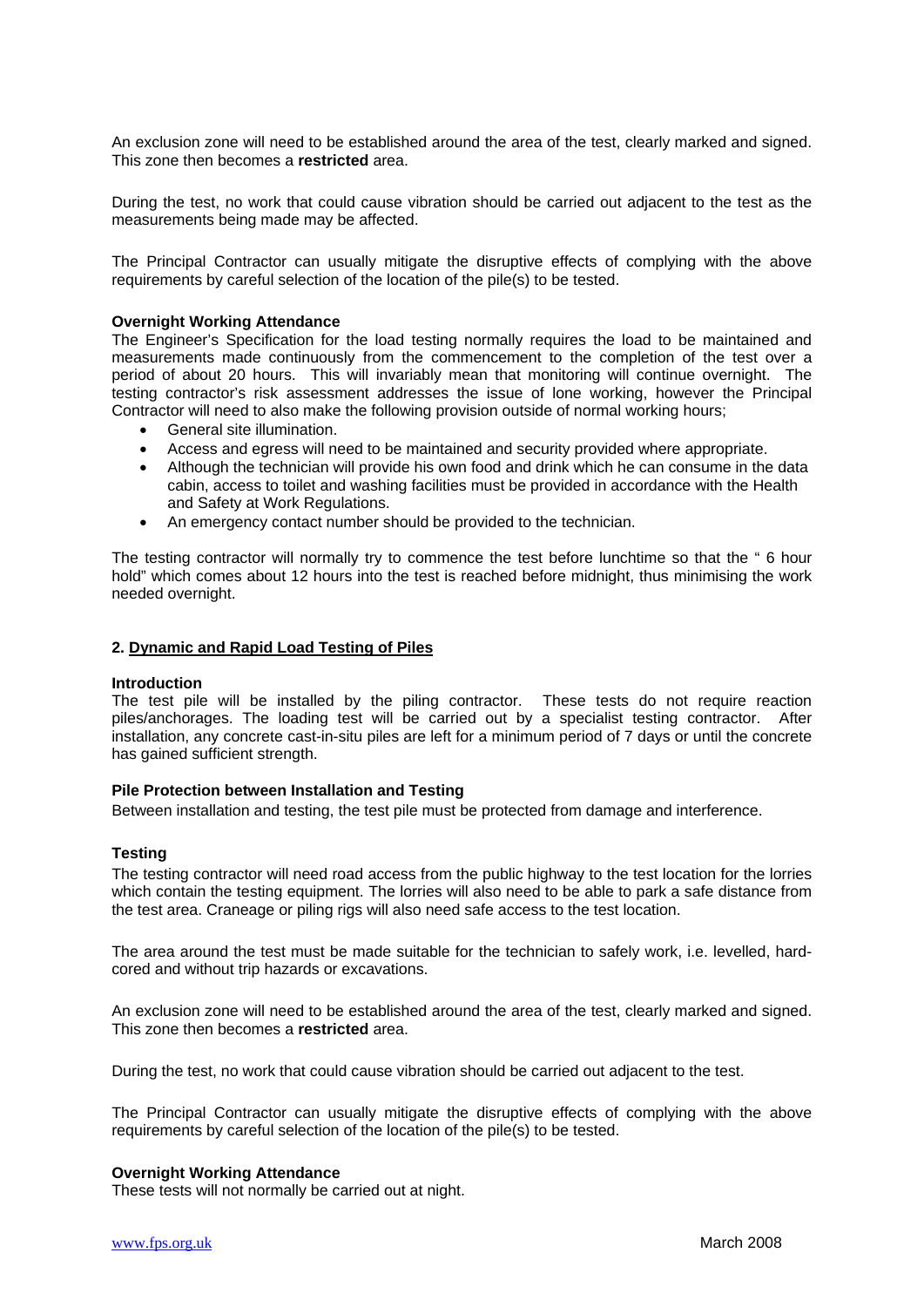### **3. Integrity Testing**

It is normal practice to carry out a test on the integrity of the piles after they have been trimmed to cutoff level. To enable this test to be carried out, the Principal Contractor should note that:

- 
- The pile need to be trimmed down to cut-off level.<br>• A safe access needs to be provided for the test tea • A safe access needs to be provided for the test technician to gain access to the head of the pile.
- The pile cap/ground beam excavation must be clear of any standing water.
- The pile cap or ground beam reinforcement must not be in place.
- Although a thin layer of blinding can be in place around the pile, it must neither cover the pile nor be greater than 75mm thick.

=========================================

### *Disclaimer*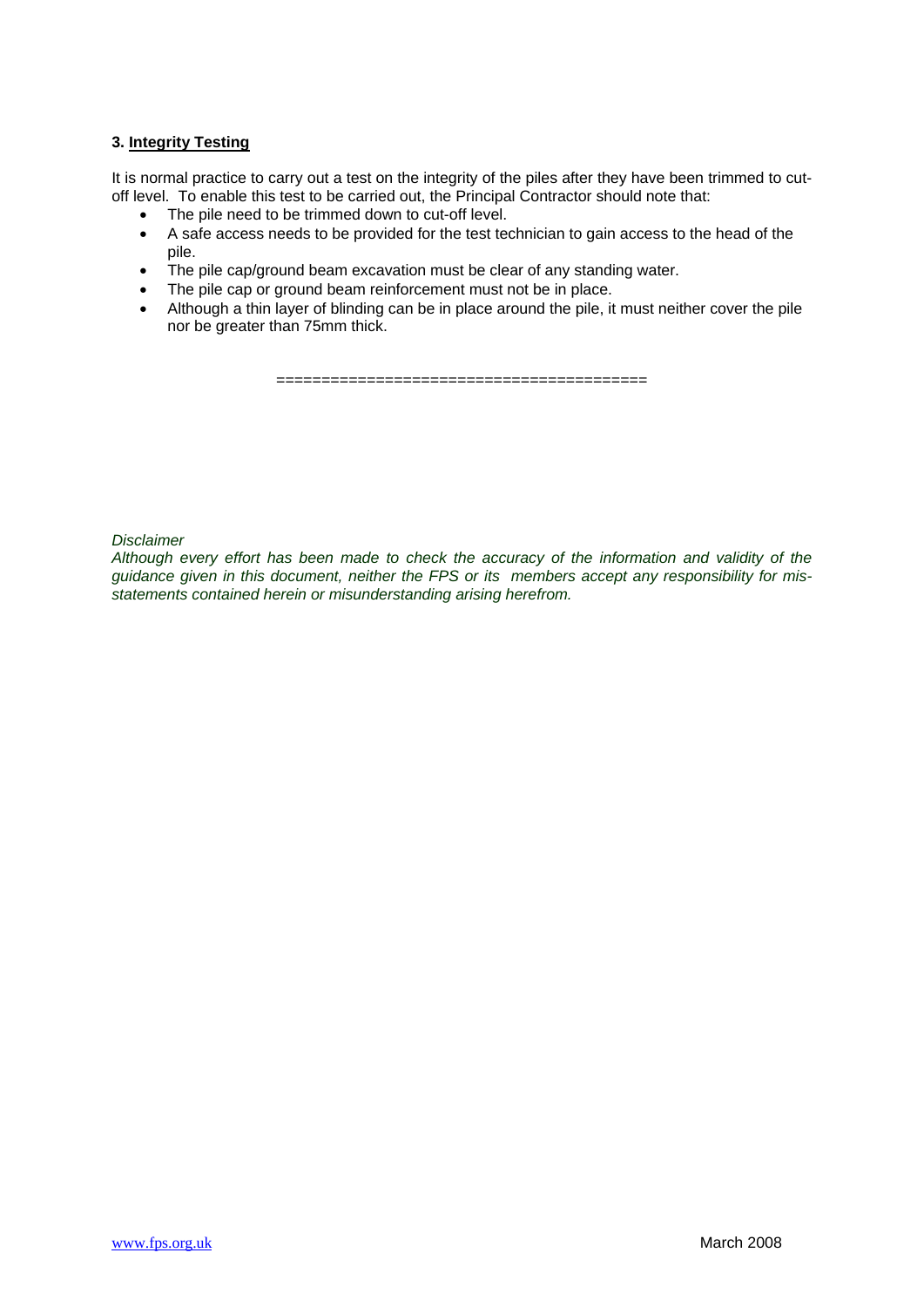

## **Testing Datasheet No 2**

### **Pile Testing - Interpretation**

### **Pile Load Testing**

Normally the specialist testing contractor undertakes the load test, takes measurements and then reports the factual data.

The pile designer (whether piling contractor, Engineer, or another party) then interprets the factual data within the context of the design as they should have full knowledge of all the relevant information.

This note is applicable to those interpreting all types of pile load test (including static, dynamic and rapid tests).

#### Competence requirement for persons interpreting a Pile Load Test

There are no formal academic qualifications available for interpreting the results from a pile load test, but the following attributes should be demonstrable by any person carrying out such an interpretation;

- 1. The person must be able to demonstrate competence in the testing method and an understanding of the limitations of the method in relation to the intended use of any results obtained.
- 2. The person must be able to evaluate the results within the context of the design.
- 3. The person must be able to communicate findings obtained from the test to a third party who is possibly not competent in pile testing.

### **Pile Integrity Testing**

Normally the specialist testing contractor undertakes the test, takes measurements and then reports the factual data with an assessment of the results.

The piling contractor should also carry out an assessment of the results and act upon any anomalies.

This note is applicable to those interpreting all types of pile integrity test (including sonic echo, transient dynamic response and cross hole sonic logging).

#### Competence requirement for persons interpreting a Pile Integrity Test

There are no formal academic qualifications available for interpreting the results from a pile integrity test, but the following attributes should be demonstrable by any person carrying out such an interpretation;

- 1. The person must be able to demonstrate competence in the testing method and an understanding of the limitations of the method in relation to the intended use of any results obtained.
- 2. The person must able to demonstrate an understanding of their own company procedures.
- 3. The person must be able to evaluate the results within the context of the design.
- 4. The person must be able to communicate findings obtained from the test to a third party who is possibly not competent in pile testing.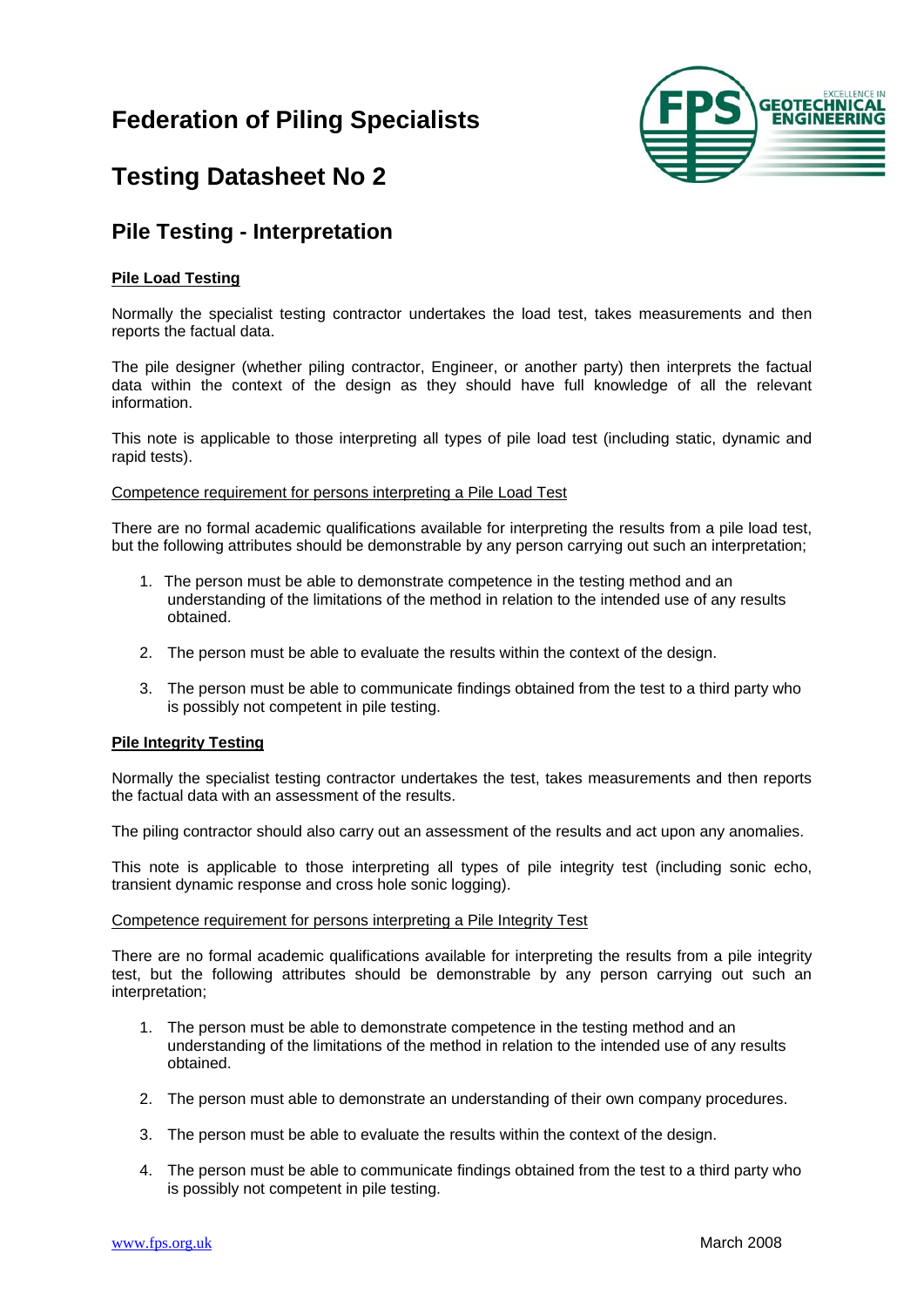

# **Testing Datasheet No 3**

## **Training Programme for Pile Testing Technicians**

Any company undertaking pile testing should have a training scheme in place in a form similar to that below. This is to be substantiated by company training records.

| <b>Trainee Pile Testing Technician</b>            |                    |
|---------------------------------------------------|--------------------|
|                                                   | Person responsible |
| <b>Training Programme</b><br><b>Induction</b>     | for arrangements   |
| <b>Company Policies &amp; Procedures</b>          |                    |
| Company - General Site Rules                      |                    |
| <b>Company Reporting Routes</b>                   |                    |
| Roles and Responsibilities                        |                    |
| <b>Environmental Awareness Training</b>           |                    |
| Spill Kit & Fire Extinguisher Training            |                    |
|                                                   |                    |
| 1 Day Construction Site Safety Awareness Training |                    |
| <b>CSCS Touch Screen Awareness Study</b>          |                    |
| <b>CSCS Touch Screen Test</b>                     |                    |
| Safe use and wearing of PPE & Safety Harnesses    |                    |
| Slinger / Signaller                               |                    |
| <b>Manual Handling</b>                            |                    |
| Safe Use of Equipment Briefing / Familiarisation  |                    |
|                                                   |                    |
| <b>Site Experience</b>                            |                    |
| <b>Accompanied Pile Testing</b>                   |                    |
| Pile Testing unaccompanied                        |                    |
|                                                   |                    |
| <b>Reviews / Reports</b>                          |                    |
| Initial                                           |                    |
| Interim                                           |                    |
| Issue of company competence card                  |                    |
|                                                   |                    |
| <b>Records</b>                                    |                    |
| Log book                                          |                    |

Note: not all of these are applicable for every type of pile test

*Disclaimer*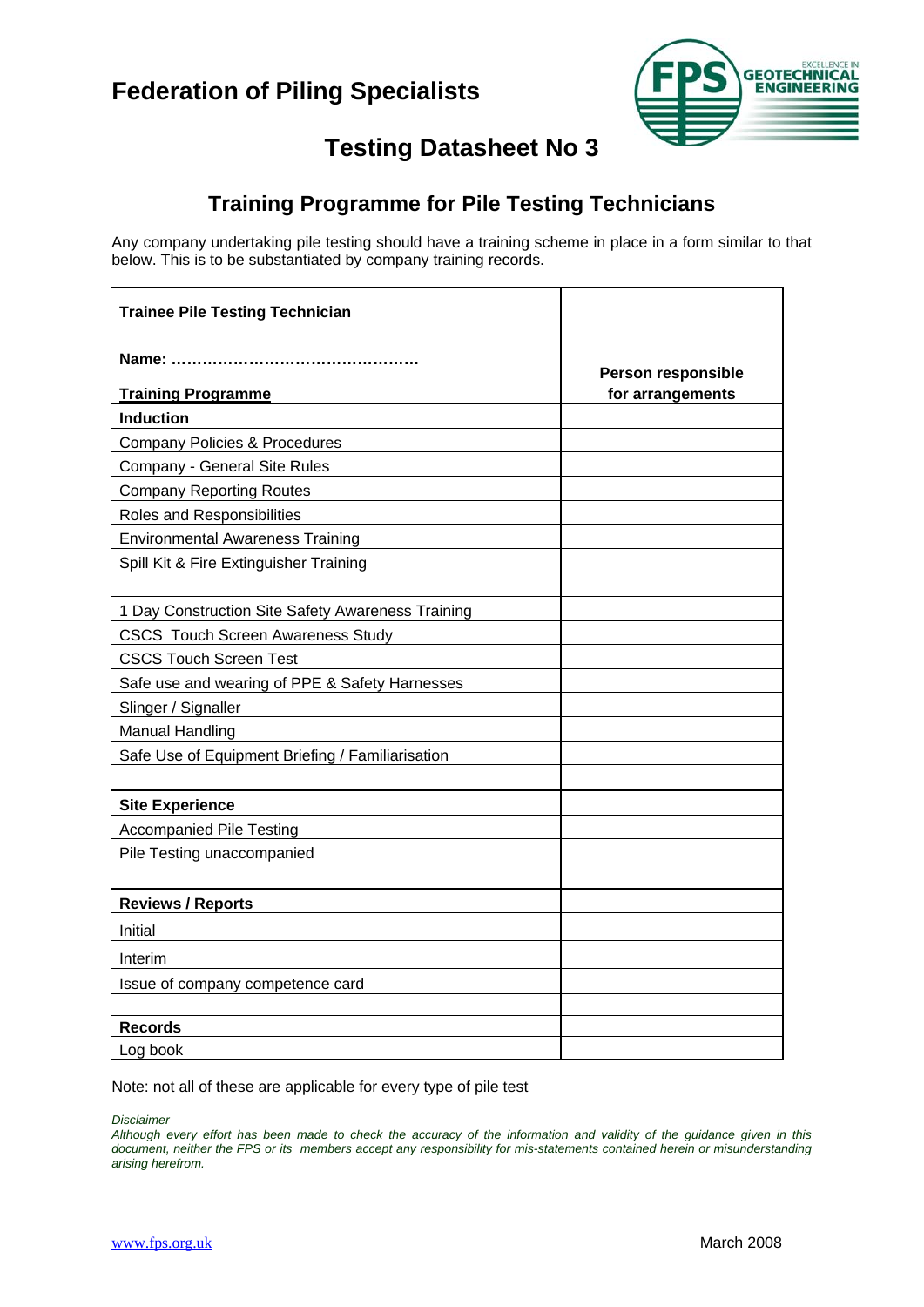

## **The Purpose of the Pile Load Test**

To encourage an appropriate strategy for pile load testing it is recommended that the pile designer informs the pile tester the type and purpose of the specified pile load test. This could be one or more of the following;

- To be a preliminary or expendable test pile (with or without an extended CRP test at the end)
- To be a proof load test on a working pile
- To measure test pile load-settlement behaviour at the Design Verification Load
- To measure test pile load-settlement behaviour at a load different to the Design Verification Load
- To measure the ultimate capacity of the test pile
- To predict the ultimate capacity of the test pile
- To check workmanship of the test pile
- To investigate the integrity of the test pile

*Disclaimer:*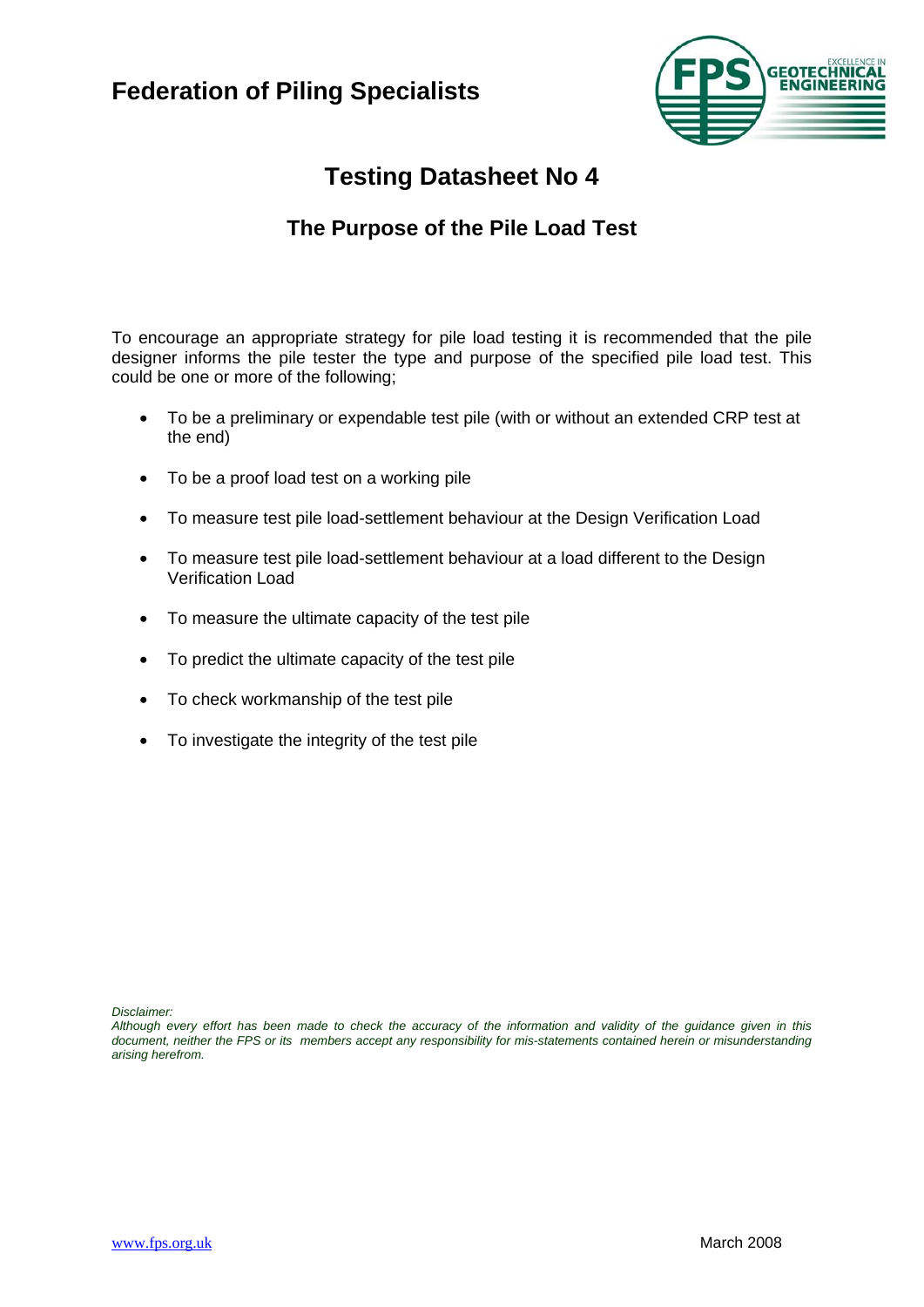

# **Testing Datasheet No 5**

## **Pile Load Testing - What each test type should realistically achieve**

### **Static**

- 1. The test is carried out to a specified method of applying a static load incrementally to the test pile head and measuring the pile head deflection under the applied load.
- 2. Static load testing will give information about the deflection versus time and load versus deflection characteristics of the pile.
- 3. The test results should be presented graphically in the form of load and deflection versus time and load versus deflection. The results should also be presented in tabular form.
- 4. The load versus deflection curve will provide the pile designer with data to assess the suitability of the pile to support the structure.
- 5. If the pile fails to meet the specified performance criteria during the test the data can be analysed to indicate the mode of failure.

#### **Dynamic**

- 1. The test is carried out to a specified method of applying a dynamic load to the head of the pile using a pile hammer or drop weight. The resulting pile head forces and displacements are measured (or derived from other parameters) versus time and this data is subsequently analysed.
- 2. If carried out on a driven pile during driving the test will provide information on pile hammer performance, pile driving stresses and the bearing characteristics of the pile during and at the end of driving.
- 3. If carried out on a driven pile by restriking the pile, at some time after initial driving or on a cast in place pile, the test will give information about expected pile performance under static load.
- 4. The test results should include the measured (or derived) force and velocity versus time graph, the computed static load versus deflection (and if required the load distribution along the pile shaft and pile end bearing). All test results should be presented graphically and numerically.
- 5. Depending upon site factors the test can be used on its own or in conjunction with static load testing to assess the suitability of the pile to support the structure for which it was designed.
- 6. The test also provides information that can be used to interpret pile integrity.

#### **Rapid**

- 1. The rapid load test is carried out to a specified method of applying a load to the pile head utilizing a reaction system and a rapid-burning fuel. The resulting pile head forces and displacements are measured versus time and are subsequently analysed using computer software.
- 2. The test results should include the measured force and velocity versus time graph, and if required the computed static load versus deflection. All test results should be presented graphically and numerically.

*Although every effort has been made to check the accuracy of the information and validity of the guidance given in this document, neither the FPS or its members accept any responsibility for mis-statements contained herein or misunderstanding arising herefrom.*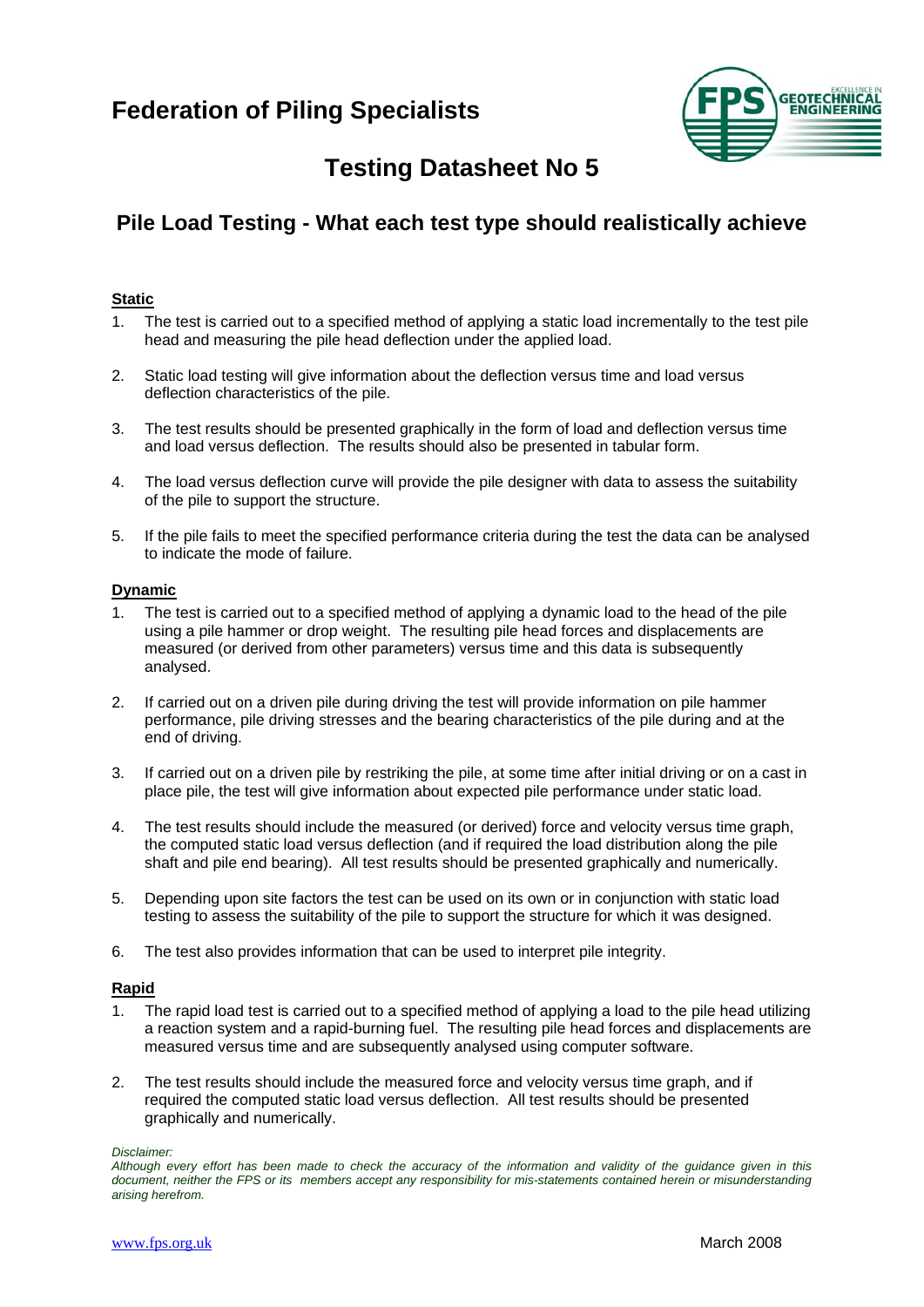

## **Testing Datasheet No 6**

### **Pile Load Testing – Basic information to be provided to the Testing Contractor**

### **General**

Full site address Site location map Contract identification number Principal contractor name Engineer's name Client/Employer's name Number of pile tests Type of pile test Testing specification Any particular site restrictions and site specific safety rules Details of site induction(s) Piling contractor's office and site contact details 24 hour piling contractor's contact details

### **Pile Information**

Identification (number and location) Pile diameter or width Piling technique Ground conditions Specified Working Load (SWL) Design Verification Load (DVL) Unfactored Negative Shaft Friction Load (NSF) Peak Test Load Design Factor of Safety Platform level at pile position Pile cut-off-level Test pile head level Vertical test pile or raking, tested in compression, tension, or laterally Pile length in ground Level of pile toe Dimensions of any permanent casing or cast-in steel members Whether test pile incorporates any instrumentation Details of reaction arrangement Bar size provided in any reaction piles Test pile cap details Date and time of casting concrete pile cap

*Disclaimer:*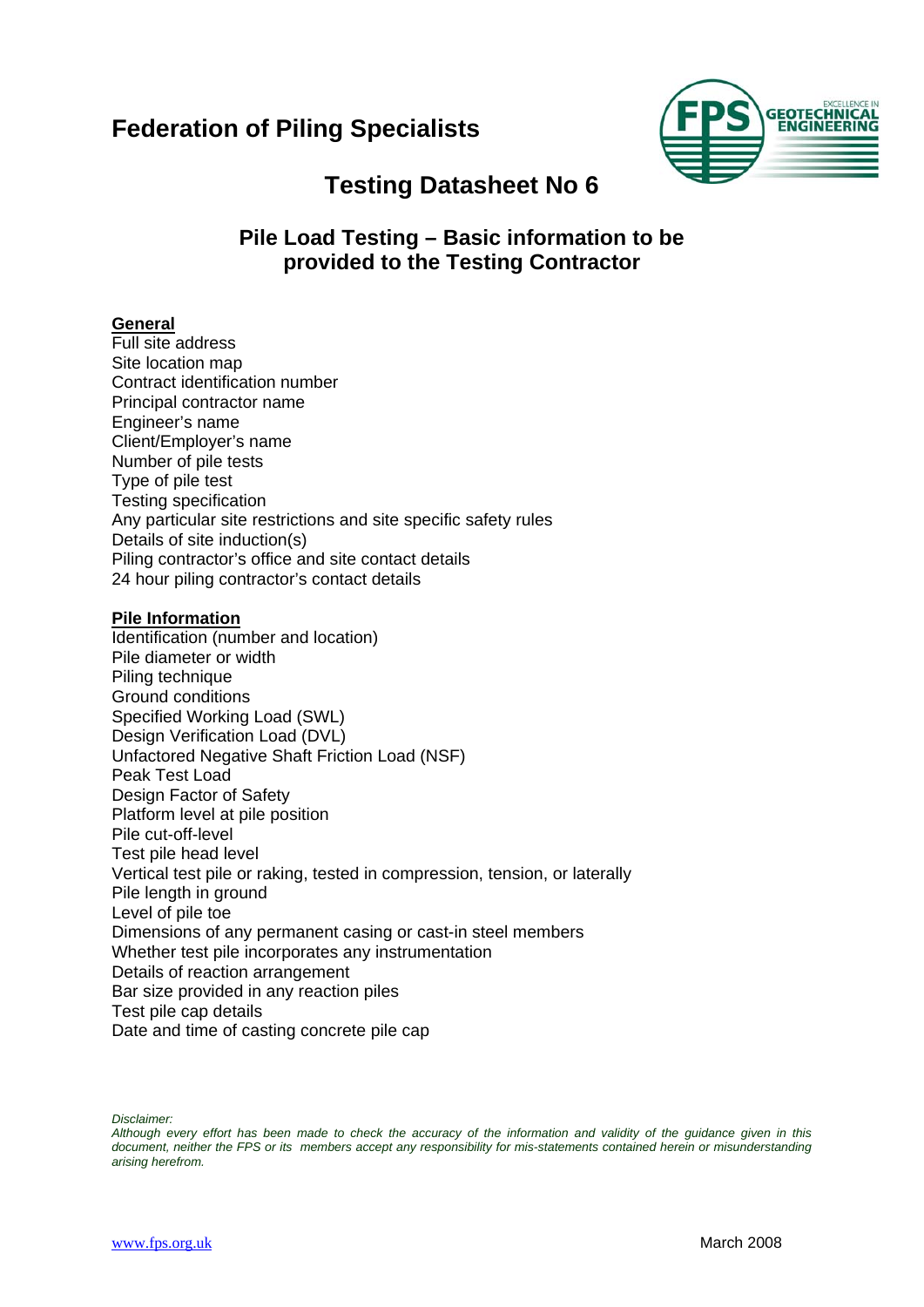

# **Testing Datasheet No 7**

## **Pile Load Testing – Test Cap**

### **General**

Dimensions for the test cap should be agreed with the testing contractor prior to its construction. The test cap must be designed and constructed so that it;

- Is concentric with the centre of pile (with a stated allowable tolerance)
- Is able to safely transfer all the vertical and any other induced forces from the cap into the pile
- Comprises a continuous uniform section without any inclusions.

The design and/or the method statement should made be available to the Principal Contractor or Engineer upon request.

If not constructed integral with the pile then the ICE Specification for Piling and Embedded Retaining Walls requires concrete test cubes to be taken from the concrete used to cast the cap.

### Dynamic Testing

Specifically for a dynamic load test the cap must also be designed to withstand bursting under impact.

*Although every effort has been made to check the accuracy of the information and validity of the guidance given in this document, neither the FPS or its members accept any responsibility for mis-statements contained herein or misunderstanding arising herefrom.*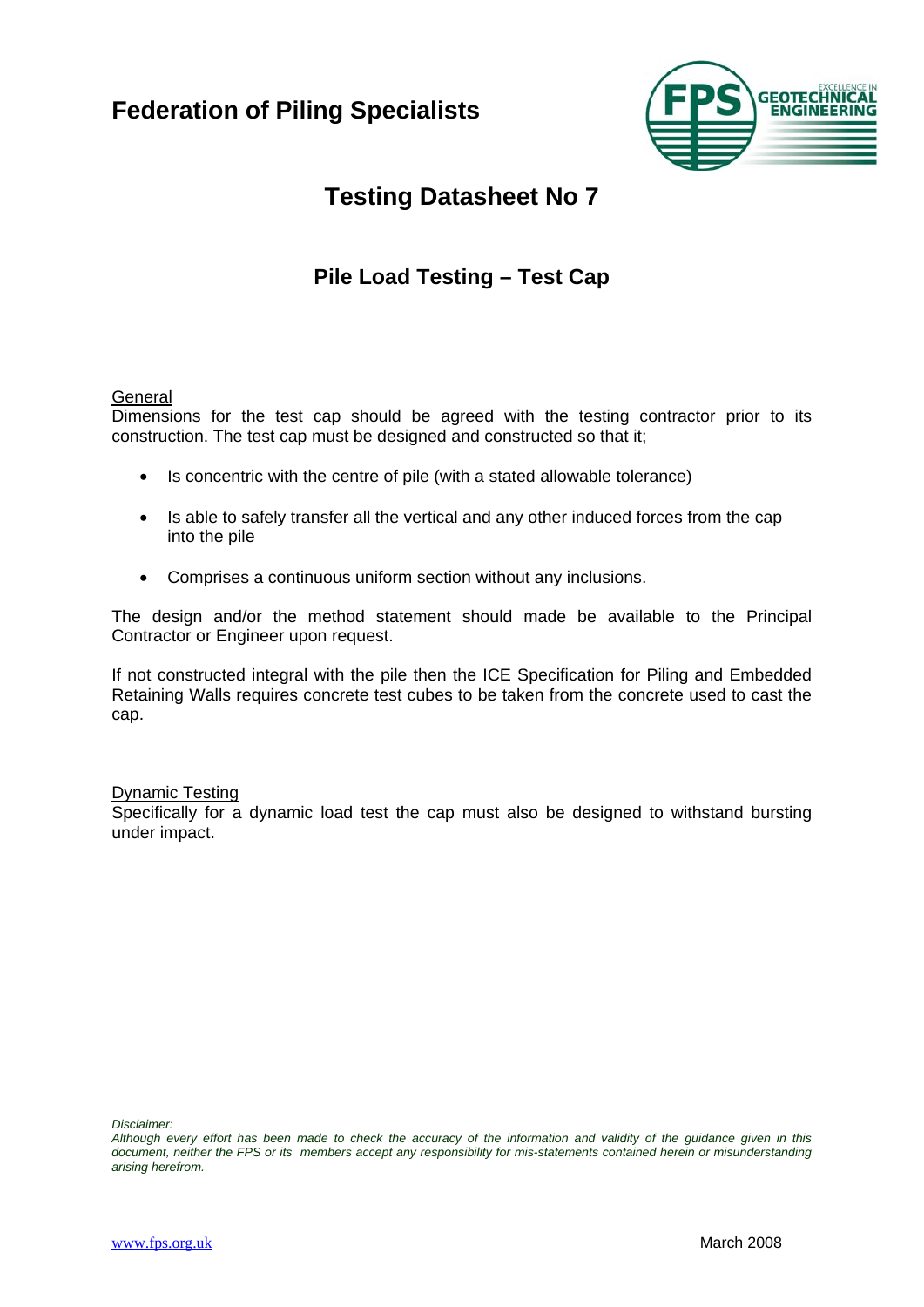

## **Testing Datasheet No 8**

## **Pile Load Testing – Working Platform**

### **Why it is important to adequately maintain the working platform until the end of all piling activities**

- The working platform provides access for all piling plant, labour and testing activities
- The working platform must be designed, constructed, maintained and repaired so as to always provide the safe access for all piling plant, labour and testing equipment
- The working platform must have a specified design life, which is to begin before the piling contractor starts work on site, and must not end at least until all piling works (including pile construction, load testing, investigation of any non-conformances and the repair or replacement of any piling works) are completed
- The FPS Working Platform Certificate, or similar, is to be used
- If the working platform is to be constructed or removed in phases whilst any piling works are still ongoing, then the extent of these works shall be clearly described to, and agreed with, the piling contractor
- Note that pile load testing will require safe access to the test pile position for lorries, craneage and labour, both for erection of the test and for the dismantling of the test afterwards.

*Although every effort has been made to check the accuracy of the information and validity of the guidance given in this document, neither the FPS or its members accept any responsibility for mis-statements contained herein or misunderstanding arising herefrom.*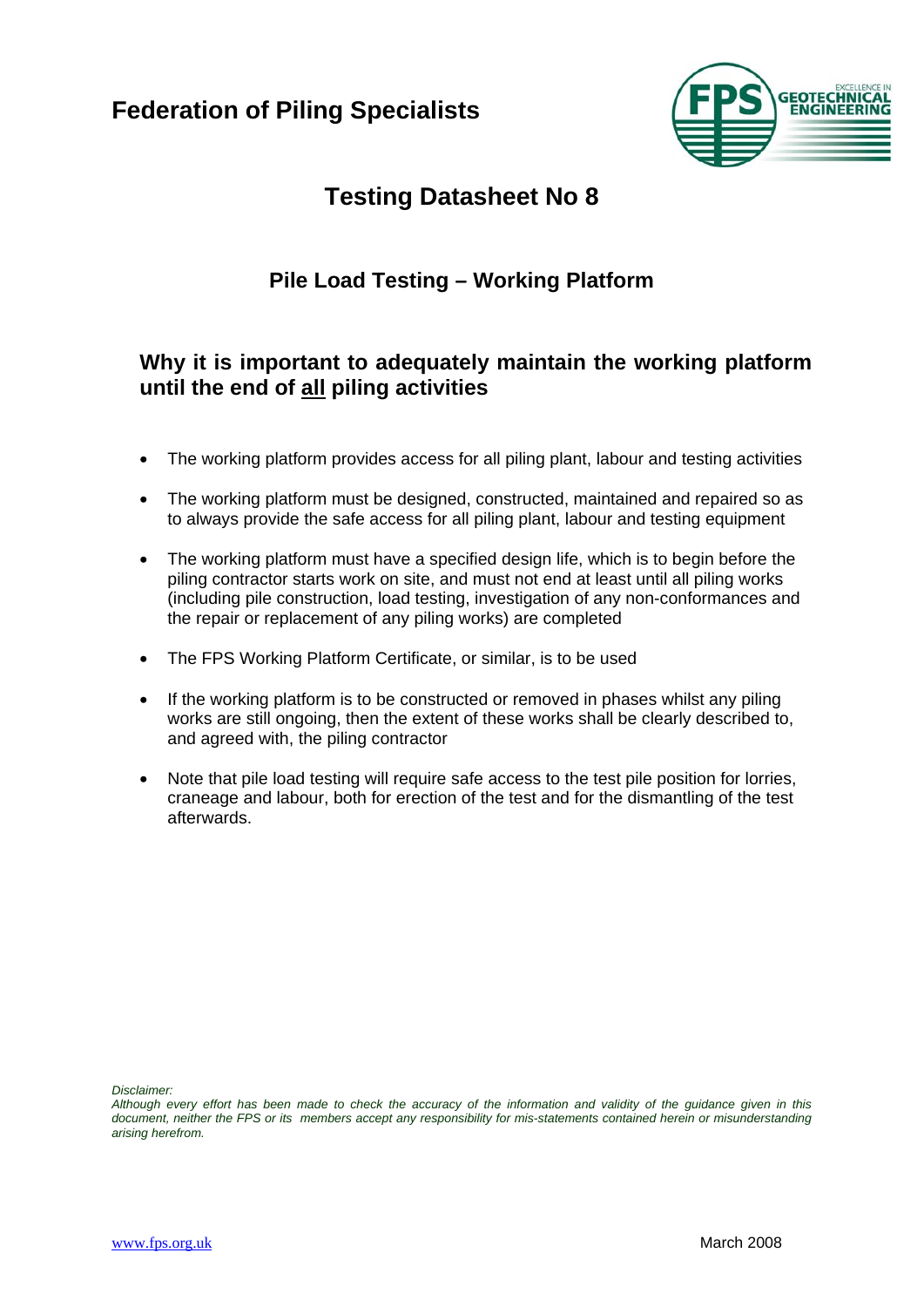

## **Pile Static Load Testing – Lone Working**

## **Procedures for Lone Working during Static Pile Load Tests**

- 1 Pile maintained load testing usually requires the imposition and maintenance of a load on a pile while its settlement or other characteristics are monitored. The loading and unloading can typically take 12 to 24 hours, however longer test periods are sometimes necessary. Part of the load test therefore may occur overnight.
- 2 During night-time work, the Principal Contractor's responsibilities for safety and security must be maintained, including: welfare facilities, site and personal security, lighting (both area and task), pedestrian walkways to the working area and emergency preparedness.
- 3 Should the pile test behave in an unpredictable manner suggesting failure of the ground, structural failure of the pile itself or failure of the loading system, the test should be terminated and no change in loading applied until a proper engineering assessment has been carried out. The test technician should not attempt to correct the test equipment whilst alone.
- 4 During any period where a lone worker is to be employed, the testing contractor must provide a lone worker risk assessment to the piling contractor, including procedures to cover for possible injury or ill health.
- 5 Prior to carrying out any work alone, the technician must exchange contact phone numbers with the piling contractor's supervisor. Similarly the piling contractor's supervisor must exchange contact numbers with the Principal Contractor's site manager.

*Although every effort has been made to check the accuracy of the information and validity of the guidance given in this document, neither the FPS or its members accept any responsibility for mis-statements contained herein or misunderstanding arising herefrom.*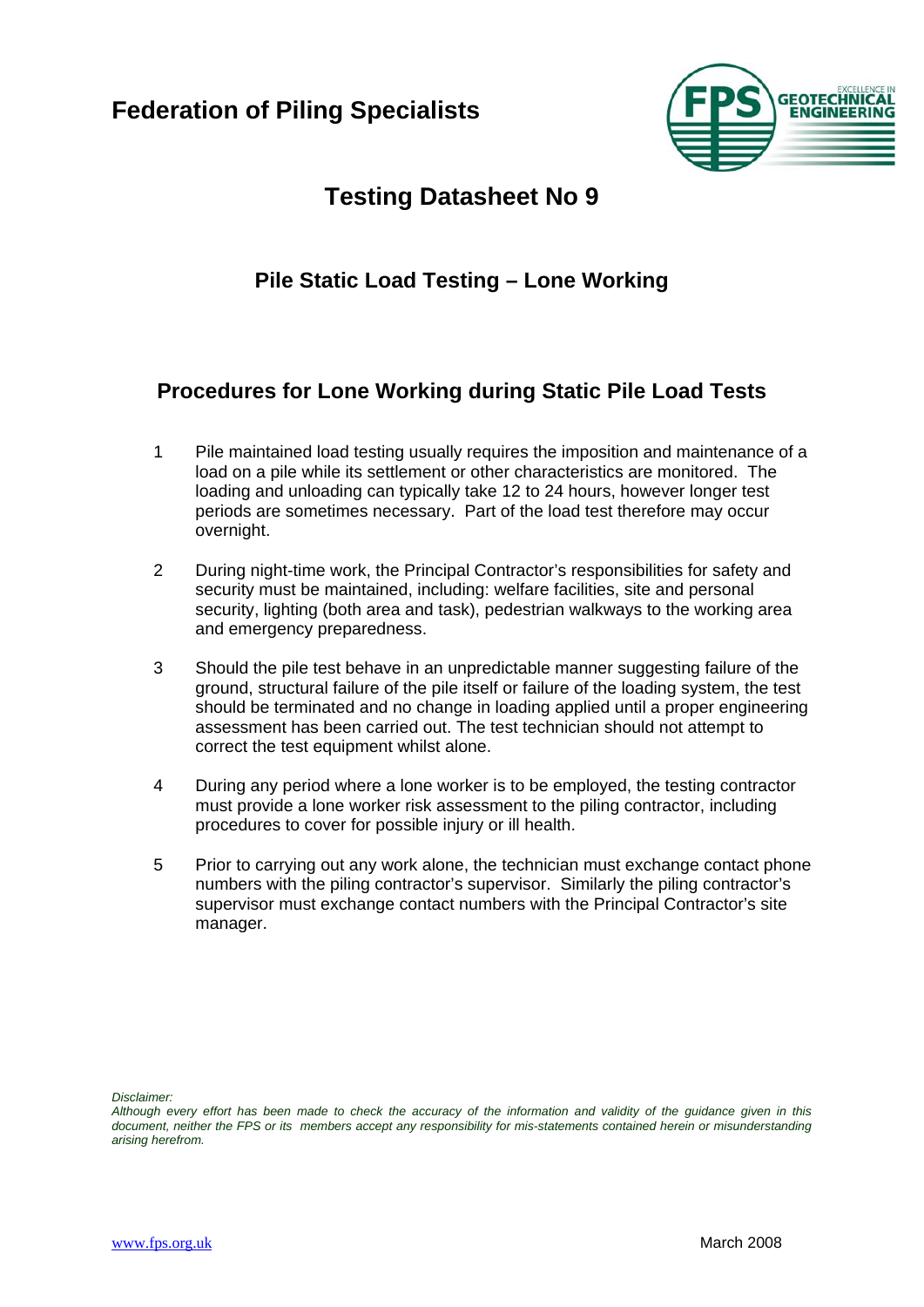

## **Pile Integrity Testing - A Good Practice Guide**

- 1 Pile integrity testing is normally carried out after the piling contractor has left site. It is important therefore that the piling contractor provides the Principal Contractor with a specified contact person who will arrange for testing to be carried out when requested.
- 2 The contract documentation will normally specify how many visits to site are allowed to carry out the integrity testing or the minimum number of piles to be tested at each visit. This aspect can be usefully addressed during the prestart or subsequent progress meetings.
- 3 It is good practice for the Principal Contractor to be provided with guidance on the preparation of piles for testing, specifically that:
	- The pile needs to be trimmed down to sound concrete.
	- Safe access needs to be provided for the test technician to gain access to the head of each pile.
	- The pile cap/ground beam excavations must be clear of any standing water.
	- The pile cap or ground beam reinforcement must **not** be in place.
	- Although a thin layer of blinding can be in place around the pile, it must neither cover the pile nor be greater than 75mm thick.
- 4 Where the integrity test results indicate there is an anomaly in the pile, the Principal Contractor should be advised at the earliest opportunity so that potential problems can be promptly addressed. It should be noted that anomalies identified at the time of testing may be re-evaluated after processing of the data. Hence, sufficient time in the Principal Contractor's programme should be allowed for dealing with any potential anomalies.

*Although every effort has been made to check the accuracy of the information and validity of the guidance given in this document, neither the FPS or its members accept any responsibility for mis-statements contained herein or misunderstanding arising herefrom.*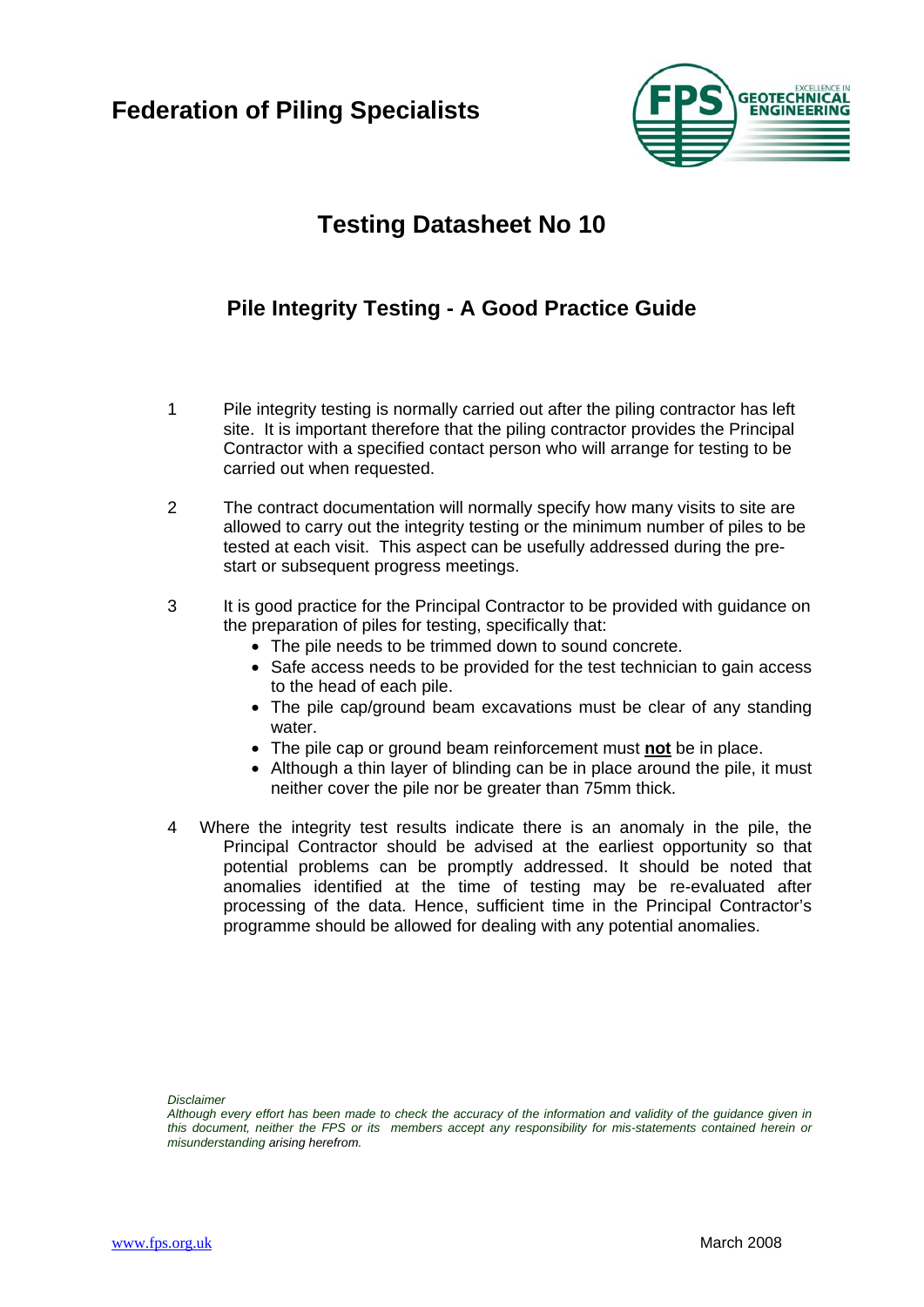

## **Pile Integrity Testing – Basic information to be provided to the Testing Contractor**

### **General**

Full site address Site location map Contract identification number Principal contractor name Engineer's name Client/Employer's name Number of pile tests Type of pile test Any particular site restrictions and site specific safety rules Details of site induction(s) Piling contractor's office and site contact details

### **Pile Information**

Identification (numbers and locations) Pile diameter or width Piling technique Ground conditions Platform levels Cut-off levels As-built pile lengths in ground for every pile to be tested As-built levels of pile bases As-built toe levels of pile reinforcement Dimensions of any permanent casing or cast-in steel members Details of any flared heads or enlarged pile bases

The following information may be requested after the test;

- concrete overbreak or undersupply
- records of construction or concreting sequence

*Although every effort has been made to check the accuracy of the information and validity of the guidance given in this document, neither the FPS or its members accept any responsibility for mis-statements contained herein or misunderstanding arising herefrom.*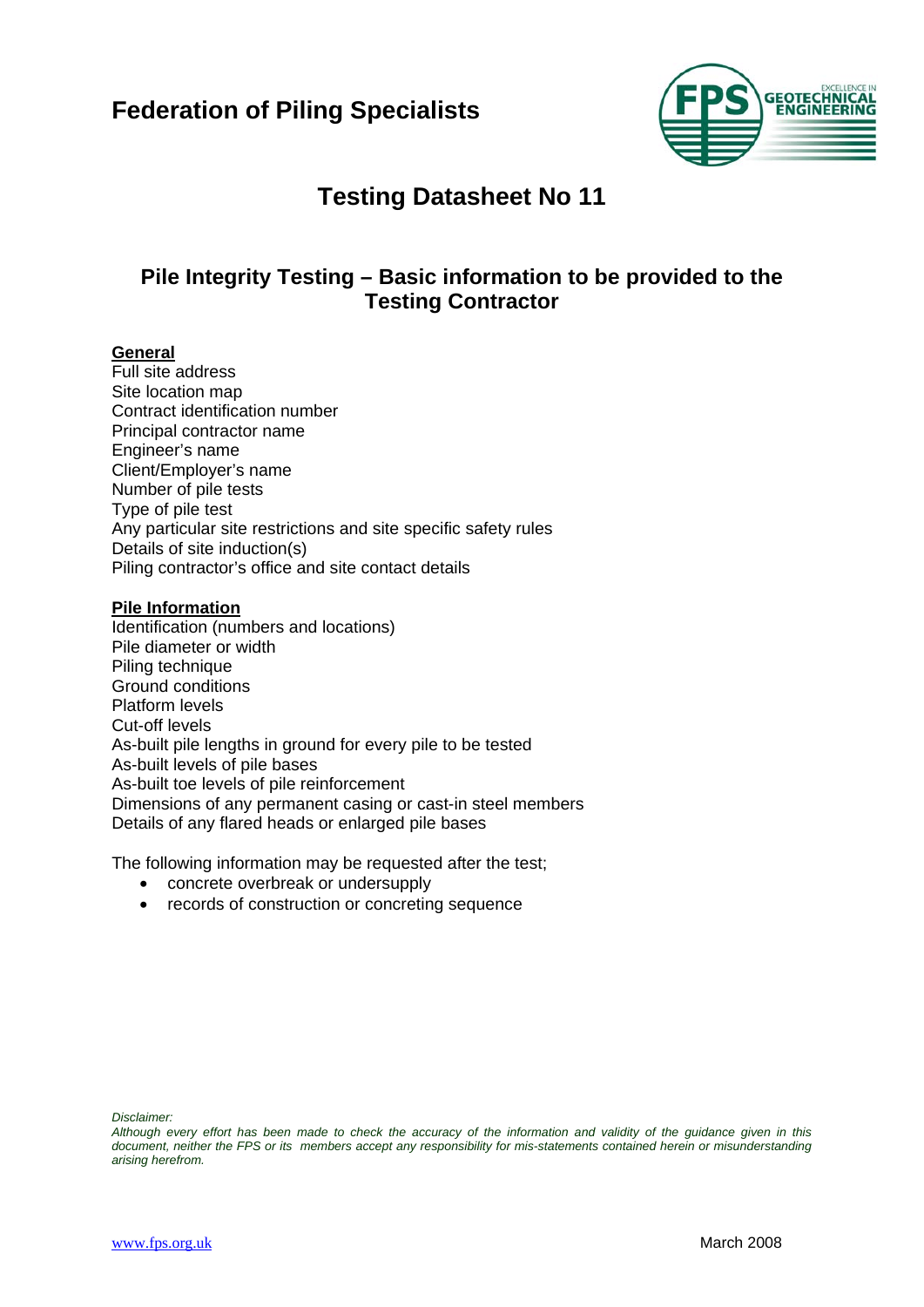

## **Pile Integrity Testing - why it is important to allow enough time between pile integrity testing and pile cap construction**

- Pile integrity testing is an important part of the pile construction process
- There is a small risk that the pile might be damaged after construction, either by the ground itself or by the following site activities
- When pile damage or an anomaly has been identified, it is important that the appropriate measures are then carried out;
	- 1. the integrity test result must be reviewed by a competent person
	- 2. the pile construction record must be reviewed and compared to the pile integrity test result
	- 3. if after data processing there is still doubt regarding the pile quality, an inspection must be made, normally requiring excavating around the pile or coring through the pile
	- 4. if a problem is found to exist, remedial measures will then need to be designed, approved and installed
- Hence, it is important that the site programme is designed to allow the time for reporting the pile test results and for any subsequent checks and remedial actions, if any, to be carried out

*Although every effort has been made to check the accuracy of the information and validity of the guidance given in this document, neither the FPS or its members accept any responsibility for mis-statements contained herein or misunderstanding arising herefrom.*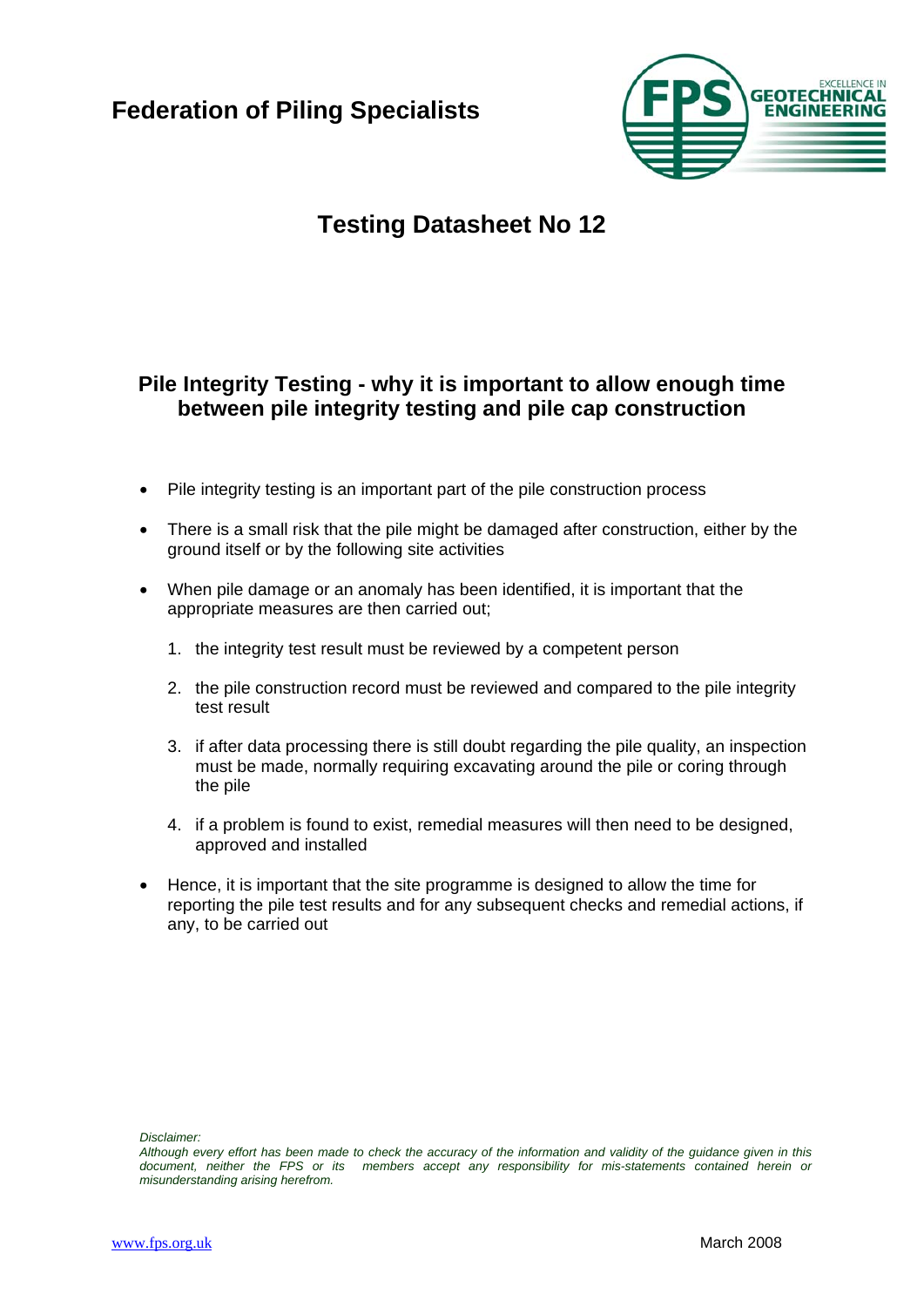

## **Pile Integrity Testing - terminology**

Different testing contractors use slightly different terminology for the assessment of piles. Terminology similar to that below is recommended;

| Assessment by the testing<br>contractor | <b>Description</b>                                                                                | Site actions required to be<br>carried out by the main<br>contractor                            |  |
|-----------------------------------------|---------------------------------------------------------------------------------------------------|-------------------------------------------------------------------------------------------------|--|
| OK.                                     | Pile acoustically satisfactory                                                                    | None - proceed                                                                                  |  |
| Trim and re-test                        | Anomaly identified at pile head                                                                   | Trim pile to sound concrete and<br>schedule a new integrity test<br>with the testing contractor |  |
| Review                                  | Acoustic review needed after<br>analysis or<br>detailed<br>upon<br>receipt of further information | Contact piling contractor<br>Piles to be left alone unless<br>agreed with piling contractor     |  |

*Disclaimer:*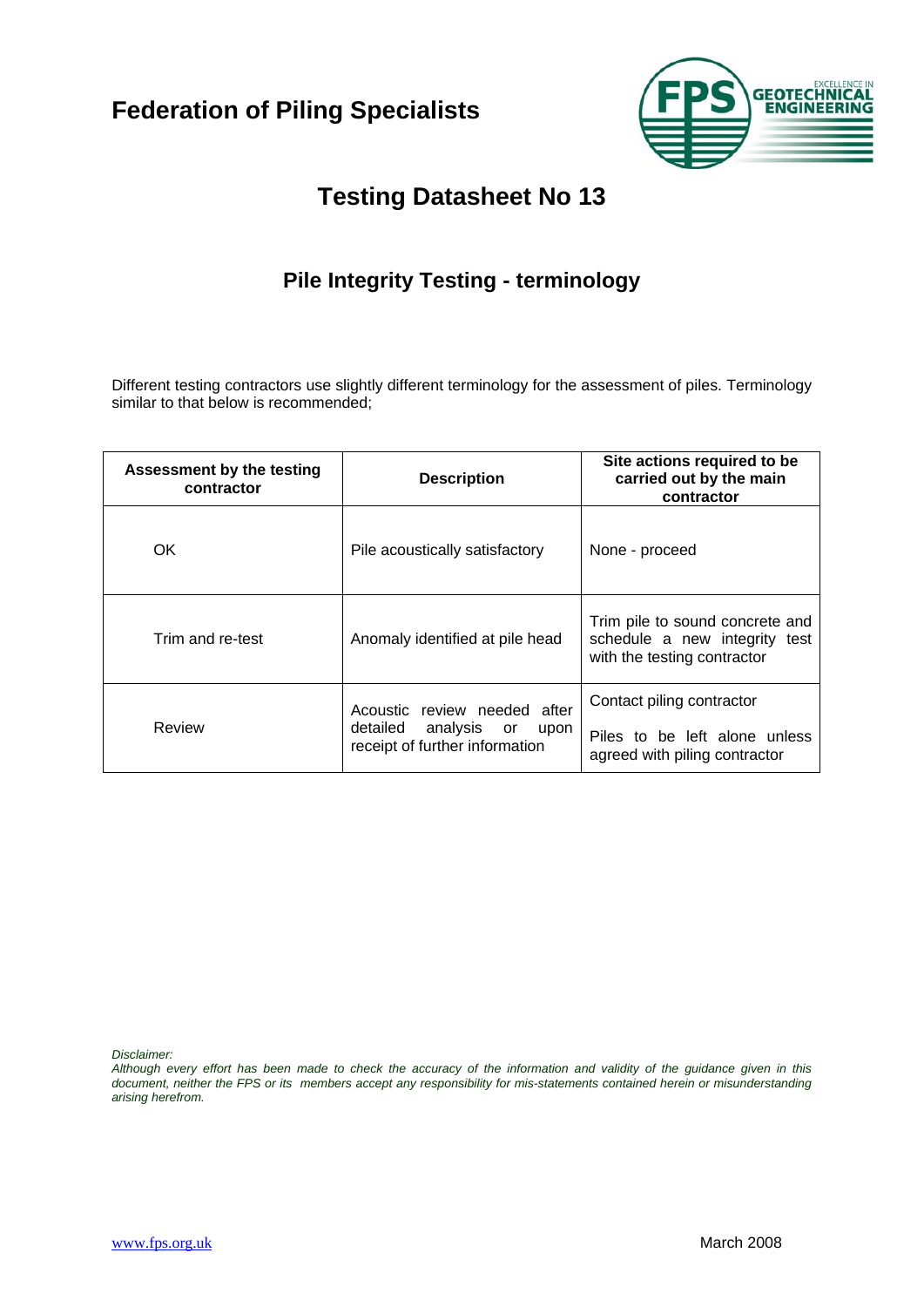

## **Pile Integrity Testing using Cross Hole Sonic Logging**

## **Criteria for Evaluating Data**

Cross Hole Sonic Logging evaluates the concrete quality in piles by passing an acoustic signal between a transmitter lowered into an access tube and a receiver lowered into a second tube.

The most common criteria for evaluating the data are the First Arrival Time (FAT) and the signal energy. Quantitative evaluation of concrete piles using the limits below is recommended;

| <b>Evaluation</b> | Increase in FAT |     | <b>Reduction in signal</b><br>energy |
|-------------------|-----------------|-----|--------------------------------------|
| Good              | 0 to 10%        | and | $< 6$ dB                             |
| Questionable      | 11 to 20%       | or  | 6 to 9 dB                            |
| <b>Flaw</b>       | 21 to 30%       | or  | 9 to 12 dB                           |
| <b>Defect</b>     | >31%            | or  | $> 12$ dB                            |

*Disclaimer:*